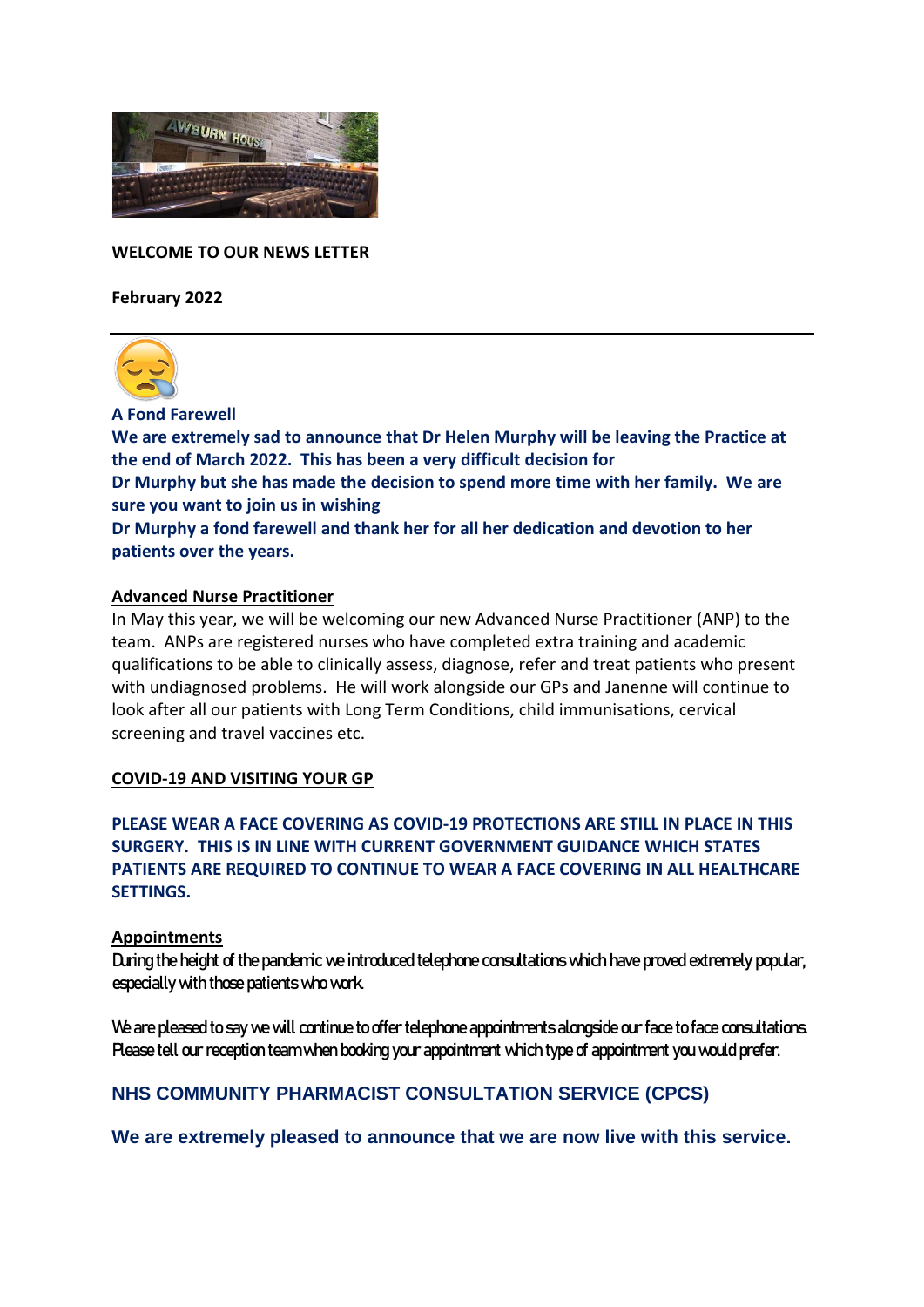**Many issues can be dealt with by an NHS Community Pharmacist. This is NOT an over the counter chat with the Pharmacist, it is a personal appointment for you.**

**In many cases, the Pharmacist can see you sooner than your GP.**

**We can refer you electronically to a Pharmacist of your choice, if you are working you may even choose a pharmacy local to where you work. The Pharmacist will contact you with 2 hours of our referral to arrange your appointment with them. Your consultation will be sent back to us electronically and embedded in your medical record.** 

**We have already successfully referred a number of patients this way and received very positive feedback.**

## Staff Training

The Practice will close at 12.30pm every third Thursday of the month except for August and December for staff training and reopen at 4pm. Patients can contact Gtd Healthcare on 0161 336 5958 for any urgent, non-life threatening queries, please do not use the NHS 111 service during these times.

**Practice Contact Details**

**Telephone: 01457 763263 Email: [TGCCG.AwburnHouse@nhs.net](mailto:TGCCG.AwburnHouse@nhs.net) Website: [www.awburnhouse.co.uk](http://www.awburnhouse.co.uk/)**

#### MSK PRACTITIONER

Every Tuesday & Wednesday by appointment. The MSK Practitioner can help with all of the following:

- **•** All soft tissue injuries, sprains or sports injuries upper and lower limb
- **Arthritis – any joint**
- **Possible problems with muscles, ligaments, tendons or bone, tennis elbow, carpal tunnel syndrome, ankle sprains**
- **Spinal pain, including lower back pain, thoracic and neck pain**
- **Spinal pain including arm/leg symptoms, pins and needles**
- **Mobility changes**
- **Post orthopaedic surgery**

Ask at reception for an appointment, there is no need to see the GP first.